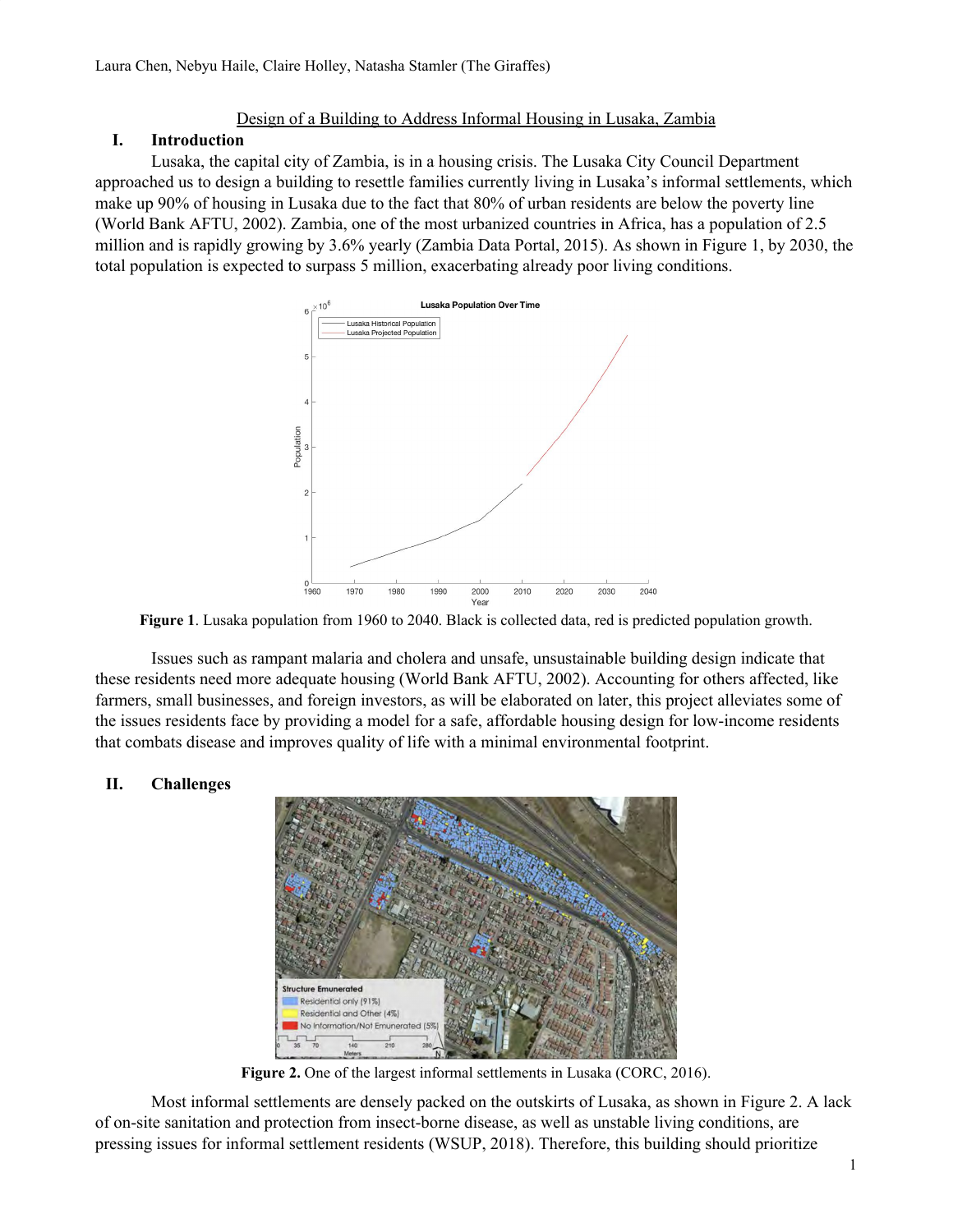health, comfort, and environmental design so that families move voluntarily, while also being realistic and sustainable for the city government to build. Inconsistent electricity and lack of access to formal plumbing constrain designs. Electricity in Lusaka is mostly derived from hydroelectric power, dependent on rainfall and water levels, and currently formal plumbing is mostly unavailable. A 2018 report shows that the Lusaka Water and Sewerage Company (LWSC) will connect only 33,000 more residents to formal plumbing (WSUP, 2018).

In these settlements, lack of running water and poor sanitation practices contribute to diseases like cholera and dysentery (World Bank AFTU, 2002). These diseases, caused by an exposure to bacteria-ridden fecal matter, impact children most significantly, and an outbreak in October 2017 saw 5,900 cases of cholera (CDC, 2018). Commonly used pit latrines are infrequently emptied and often close to overflowing, leading to contamination of the water table as waste seeps down. Only 10-20% of the city is currently connected to sewage services (WSUP, 2018), so to protect the vast majority of the population from disease and improve living conditions, the design must provide access to safe, healthful, on-site sanitation for each resident. Additionally, the proposed plan for sanitation must be affordable for tenants, especially since sanitation is often associated with high initial and maintenance costs.

Another large contributor to poor health in Lusaka is exposure to malaria and other insect-borne vectors. Because informal housing is typically made of cheap, readily available materials, this often does not include protection against mosquitoes and other dangerous insects. As a result, residents suffer from more exposure to malaria, sleeping sickness, schistosomiasis and other diseases. Over 16 million people in Zambia are at risk of contracting malaria (NMEC, 2019), so in efforts to drive down insect disease incidence, improved sanitation techniques and insect protocols are integral to the project.

Cooling of the home presents both a health and comfort challenge in informal settlements. Cooling is a problem as Lusaka is located close to the equator and as a result the city experiences warm and humid weather during the day year round. The average daily high temperature year round is 81.3°F coupled with an average humidity of 72.6% (NOAA, 2012). Furthermore, most of the small tenements are occupied by families of five, which increases interior temperatures (Central Statistical Office of Zambia, 2015). Untreated, the hot and humid temperature conditions put tenants at risk of dehydration, fatigue, and heat stress. In addition, the constant warm and humid environment inside the homes are the perfect breeding ground for insect-borne diseases.

The majority of formalized buildings in Lusaka are built using concrete blocks, which can be cost-prohibitive since cement, the key binding agent, must be imported (World Bank AFTU, 2002). For this reason, over 69% of the urban poor around Lusaka build their own residences using clay blocks, the method of vernacular architecture of the region (Mwango, 2005), thus creating a negative association of earth houses with poverty (Baiche, Osmani, Hadjri, & Chifunda, 2008). Moreover, due to the informal nature of these compressed earth blocks, their production is not standardized, so they are not authorized for official use by the city building codes. Therefore, most of the buildings in the informal communities are illegal under the current regulations but are also the only option to those who cannot afford standard, imported building materials. These are obstacles that can be dealt with through the formalization of earth construction by the government.

In addressing these challenges, because affordability is an important factor, residents' rent may not completely offset initial costs, though the design's simplicity enables some irregular maintenance to be covered by it. In terms of regular maintenance, investments have direct economic output due to the involvement of private water trusts and the LWSC. Construction and maintenance inevitably require government capital at first. But the investments' positive impacts on the population of Lusaka are immeasurable. Although the value of human capital is difficult to quantify, there are tremendous benefits of increasing the dependability and lifetime of a country's work-force, and a well-founded trajectory for success and development attracts local entrepreneurs and foreign investors alike. As the cost-effective elements discussed below promote residents' health and improve daily life, a positive feedback loop of a longer-lived, more productive work-force and increasing ability to pay rent justifies initial investment, which will help catapult Zambia on a path towards equitable and profitable development.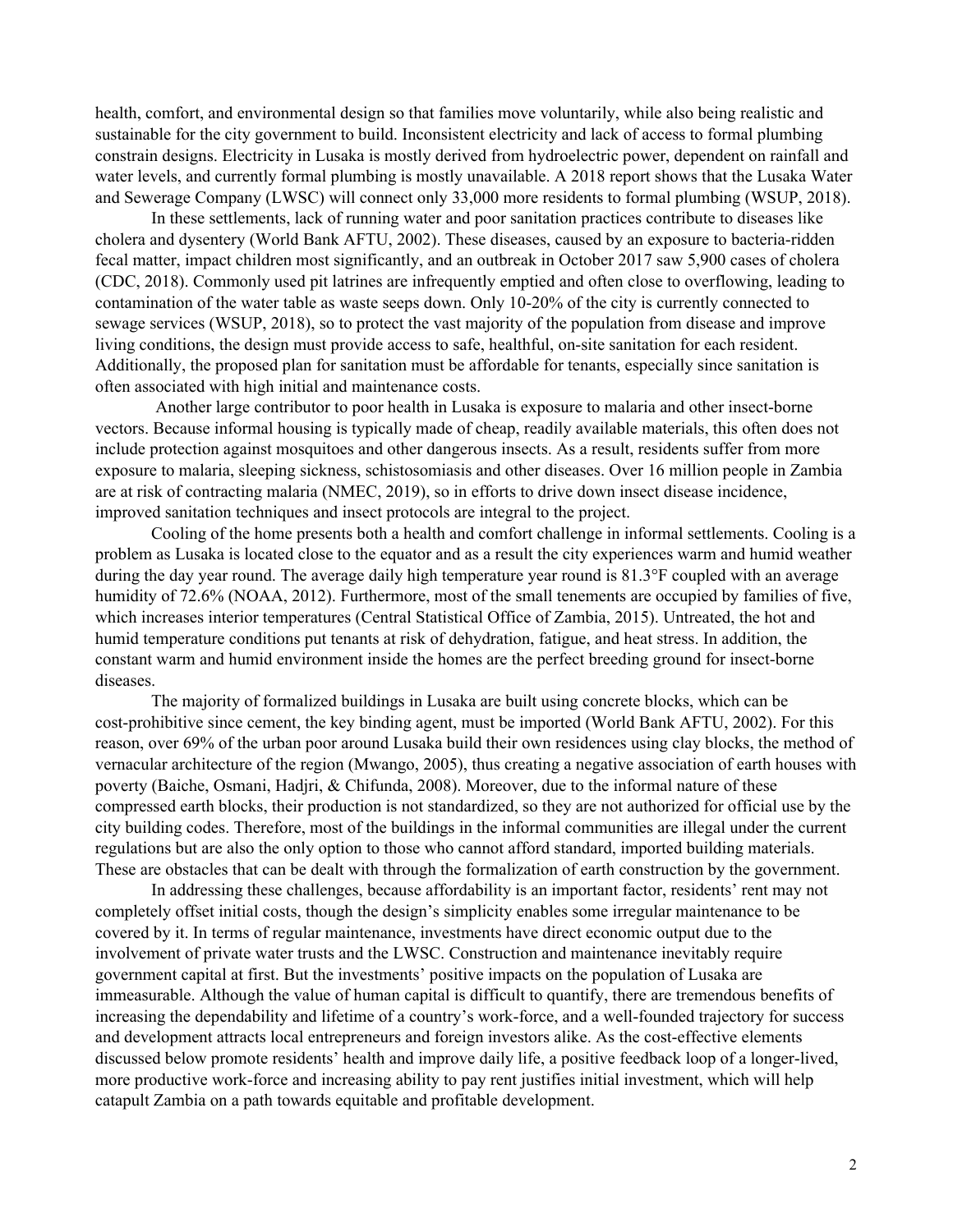#### **III. Our Proposal**



**Figure 3.** Render of final building design.

This design is a 5-story, 18-family (90-person) housing complex. Figure 3 depicts the front face of the building, which is composed of compressed stabilized earth blocks (CSEBs), provides safe and healthy sanitation, and regulates temperature. While the building houses 90 tenants due to considerations of typical family size and cost, the design is intended as a model for safety and comfort that can be implemented throughout Lusaka, thereby reducing the sprawl of informal settlements by relocating people to a multistory structure. It provides a framework for building housing with off-grid sanitation for low-income residents; however, it also has preemptive plumbing lines for future housing built with access to the city's sewerage services. In creating such a building, farmers on the city's outskirts may be affected as land is reallocated, but the stability and healthful living conditions provided by the building support the overall health and quality of life of the work-force. Thus, local businesses, in addition to foreign investors, may be enticed by the opportunities that formal housing presents financially and for the work-force.

One of our solutions regarding health, insect deterrence, consists of a three-pronged approach. Screens will be installed in the windows, and wall paint will be light or neutral in color, as bright and dark colors attract tsetse flies (IAMAT, 2019). The third and major safeguard is providing 3 two-person, long-lasting insecticide treated nets (LLINs) as part of rent for each unit. Since LLINs can last for at least 3 years, they will be replaced every 3 years to ensure that residents are properly protected (CDC, 2019b). To reduce insect resistance, the LLINs will be retreated with alternating classes of pesticides (pyrroles and pyrethroids) at the end of each year, and will be wrapped around beds, as these insects are most active at night. LLINs were chosen over indoor residual spraying (IRS) since IRS does not target insects at night, and releases environmentally-damaging airborne toxins (CDC, 2019a). Traditional LLINs cost only \$21 per unit and \$378 total per building (Ntuku, 2017), and LLINs will be polypropylene or polyethylene until more sustainable materials, such as bioplastics, are cost-effective. Overall, LLINs are concentrated, environmentally-friendly sources of bug deterrence that effectively eliminate dangerous insects at night. By distributing these, especially in such high concentration in one complex, this cheap solution can provide extremely effective bug resistance.

To address sanitation issues, dry toilets will be implemented to avoid creating standing water, which promotes harmful insect populations. Nairobi-based MIT startup Sanergy was used as a model for the type of dry toilet installation and processing (Engineering for Change, 2019). The LWSC already has expanding programs that transport fecal sludge to external processing locations, including Kanyama, which is only 30 minutes away from Lusaka (WSUP, 2018). An important extension is to follow Sanergy's model of generating animal feedstock and crop fertilizer from the waste so that the Water Trusts in charge of this service can afford and even profit from waste transportation costs, in addition to providing jobs through the pickup service, processing, and promoting farmers' success. These dry toilets have a 3'x5' footprint and can be used 120 times before their cartridges need to be emptied; as illustrated by Equation 1, 4 toilets are necessary for the complex, which will only cost \$1,200 total, as shown in Equation 2. To ensure that all toilets are evenly filled, 3 to 4 residential units will be assigned to each dry toilet.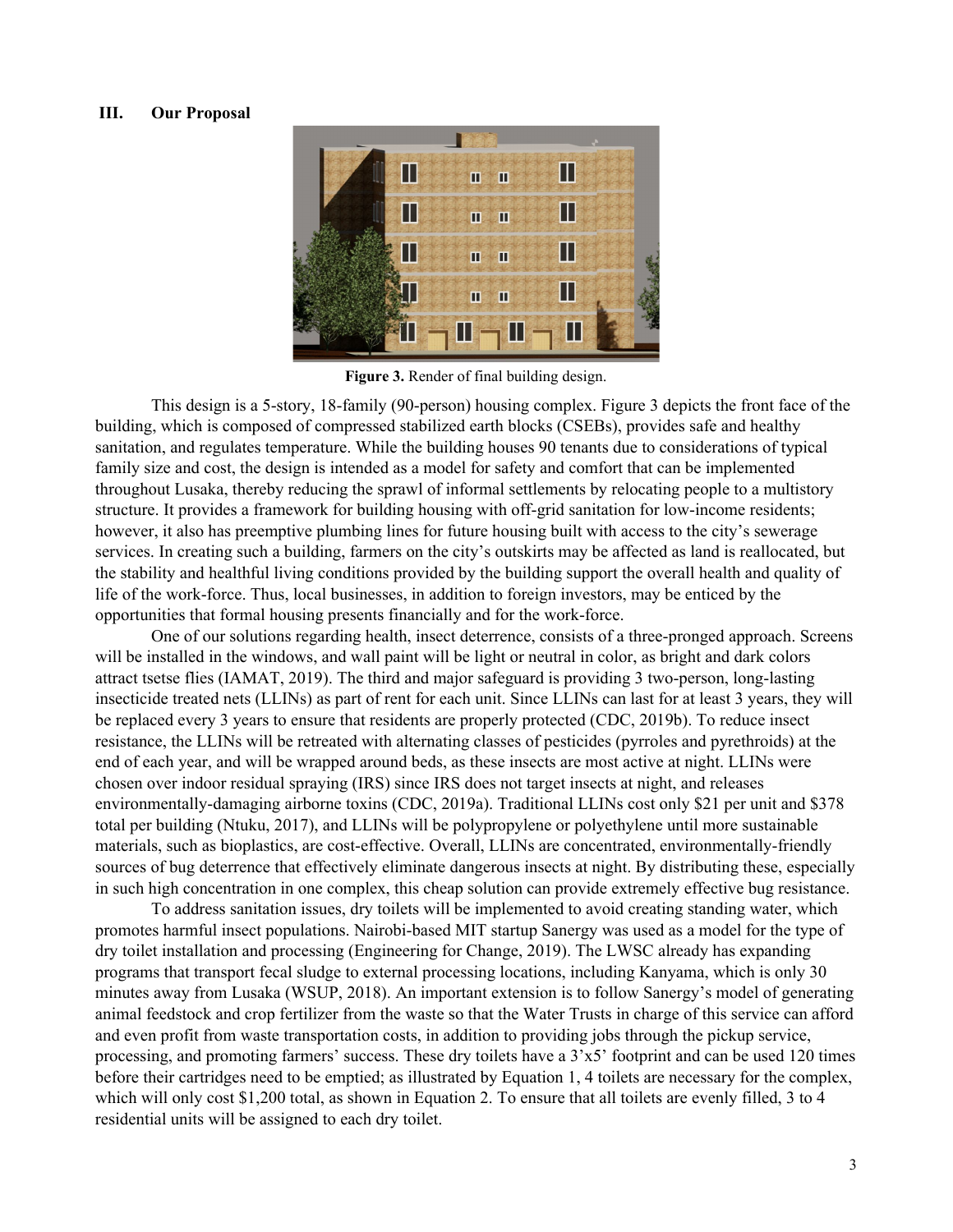Total number of toilets per building:  $\frac{4 \text{ total to } t}{\text{building}} \approx 90$  residents  $*$   $\frac{5 \text{ uses}}{\text{day}}$  / 120 uses before emptying (1) Total cost per building:  $\frac{$1200}{$building} = (\frac{$250}{$toilet} + \frac{$50}{$ $ermanent\, memberane}) * 4 (toilet + membranous \, cartridges)$  (2)$ 

Cartridges will be composed of a polymer membrane that promotes evaporation of clean water from the waste, allowing for waste pickup every three days instead of daily, reducing transportation, labor, and material costs. The removal could happen even less often based on Change: Waterless toilet's model (Engineering for Change, 2019b), but more regular removal would limit odors. 20-30L waste-filled cartridges are easily removed by trained personnel from the dry toilets. Sanergy's estimated lifetime for each dry toilet is 5-6 years, so these can be replaced every 6 years. Sanergy uses a \$588 charge for installation and daily collection for a year per toilet (Engineering for Change, 2019a), so by increasing the scale of the pickup through many housing complexes and decreasing frequency of pickups, these toilets should be cost-effective and may even provide wide profit margins for the Water Trusts who can process waste into animal feedstock and fertilizer, thus stimulating the local and national economy through services and farming.

To enable residents to bathe without contaminating the environment, residents will carry water to bathing areas outside of the complex. These areas will be composed of a 4'x4' grated panel over a flat basin connected to a PVC drain pipe that can disperse water underground away from the complex. It will be lockable for safety and will have rooftop solar paneling, costing \$250 (Solar Africa Shop, 2018), to power UV lights under the flooring to neutralize small amounts of urine. Magnesium sulfate (epsom salt) filters will remove detergents before the water is released into the ground and will be periodically refilled by the Water Trusts during sewage pickups. The 3 shower areas for the first year would cost \$5130, and with an estimated 4L of water per shower every two days, epsom salt would cost about \$4,380 yearly after that (an overestimate based on 10 oz/\$1). Although this may seem costly, a \$1.9 million investment in Michigan, U.S., for instance, would provide a year's operation of a waste treatment plant servicing roughly 25,000 people (Big Fish Environmental, 2019; National League of Cities, 2019). In contrast, that same investment in our shower/dry toilet solution would service about 32,000 people (with costs of about \$5200/year for 90 people), demonstrating that our solution costs are comparable to or beat average water treatment costs in the U.S, without as much costly initial investment. Moreover, bathing access improves the quality of life and ensures that contaminated water is not released into the environment. As mentioned before, the LWSC will only connect a limited number of residents to plumbing lines in the near future, so the house was designed with the capabilities for indoor plumbing to enable connections to external sewerage systems at a later date.

Stacked cooling, a form of passive cooling, was selected to cool the building because it is cost effective, efficient, and can work with or without electricity since it cools through natural physics of hot air rising. This method of cooling meets the goal of keeping the temperatures safe in the building because it can cool the building to room temperature (70°F) year round (Boardman, 2005).The building has a large atrium, seen in that is opened all the way to the roof, as seen in Figures 3 and 5b. Vents will be placed in a zigzag going up the atrium to the roof, as shown below in Figure 4a (Ismail, 2012; Stack Ventilation, n.d.).

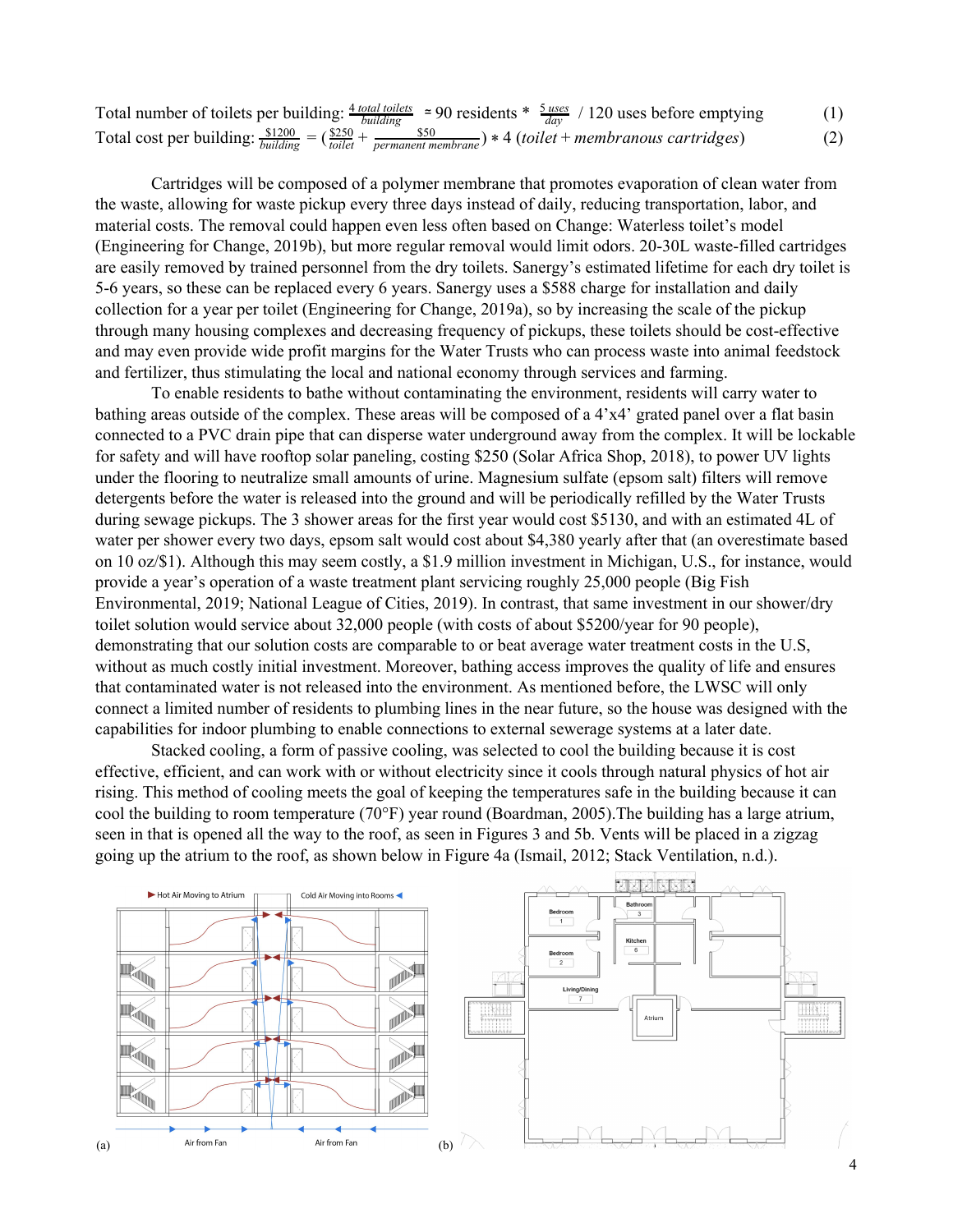**Figure 4.** Stack cooling utilizes heat's natural tendency to rise with (a) zigzagged vents and (b) an atrium and chimney.

This design and vent location strategy will promote the hot air in the building to rise up the atrium and out chimney on the roof of the building, while cool air will be let in through vents on the ground level and pushed up the atrium with industrial sized fans powered by the Lusaka city powergrid, as shown in Figure 4. Solar energy was considered as it is a renewable source of energy that could provide long-term, reliable electricity for the building. However, it was not feasible as the panels themselves, excluding shipping, installation, and maintenance, would cost \$55,080/m 2 (Solar Africa Shop, 2018), over 250 times the Lusaka average household income of \$219.90 (Central Statistical Office of Zambia, 2015).

There is no additional cost to incorporate the passive cooling, in regards to design, but there are two fans at the bottom that will cost around \$7,800 each. Although the cost of the fans seems high, passive cooling can reduce building energy usage by as much as 90% compared to HVAC air conditioning. Thus the initial cost of the fans would be worth the long-term cost-savings (Collins, 2012). To further increase energy efficiency, the fans can be turned off during colder seasons, reducing the rate at which warm air escape the building, thus increasing the temperature in the building (Gupta, Neha, and Gopal, 2016).

Before picking a passive cooling system, multiple forms of cooling were discussed, the second most likely option being air conditioning (HVAC) system. An HVAC system was deemed unfeasible because of the constraints of price and power reliability in the country. HVAC systems can cost upwards of \$20/ft<sup>2</sup>, meaning cooling the proposed building with HVAC would cost well over \$100,000, which isn't feasible for budget housing (Hullebusch, 2019). Furthermore, as mentioned earlier, the main source of power in Lusaka is hydroelectric, and at times it can be inconsistent; thus passive cooling was a better alternative because while AC does not work without power, the passive cooling without the fans would only increase the inside temperature to around 75°F, which is still safe (Boardman, 2005).

Compressed Stabilized Earth Blocks (CSEBs) will be used as the building material as they are more cost-effective and sustainable than concrete blocks, the predominant material for large-scale structures in Lusaka. Using CSEBs with 5% cement stabilization, the unreinforced masonry of the walls costs around \$235,000, 35% less than it would using concrete blocks (Mwango, 2005). Additionally, CSEBs emit 5.5 times less CO<sub>2</sub> and require 10 times less energy than concrete. Since Zambian soil is high in sand, cement is the better stabilizer, allowing the CSEBs to have a wet crushing strength of over 2 MPa, the minimum necessary strength to build with (Auroville Earth Institute, n.d.). However, since unreinforced masonry cannot undergo bending, concrete slabs will be used for each floor. Overall, since CSEBs are made using local material, they are inexpensive and sustainable, and their fabrication can provide jobs for local unskilled laborers.

#### **IV. Conclusion**

Informal settlements are a major issue in Lusaka, but by designing a building that is environmentally, socially, and economically feasible, we hope to begin the path to a sustainable solution. Our design goes above and beyond the constraints provided by the Lusaka City Council by addressing not only the top two priorities of current residents of Lusaka's informal settlements — formal housing and toilets — but also others that we found to be important to the long-term success of the project and the development of Lusaka as a whole. We addressed health concerns with long-lasting insecticidal nets (LLINs), light wall colors, and dry toilets, comfort through stacked cooling and showers, and sustainability through Compressed Stabilized Earth Blocks (CSEBs). In the long term, our design provides a formalized, permanent residence for low-income inhabitants of Lusaka that improves their quality of living in regards to insect protection, waste removal, and air circulation. The construction and maintenance of the building fosters the local economy by providing jobs for unskilled workers to manufacture the CSEBs and collect waste. In addition, the waste can be processed as fertilizer to aid agriculture. Overall, we see this design as the ideal solution to informal housing in Lusaka.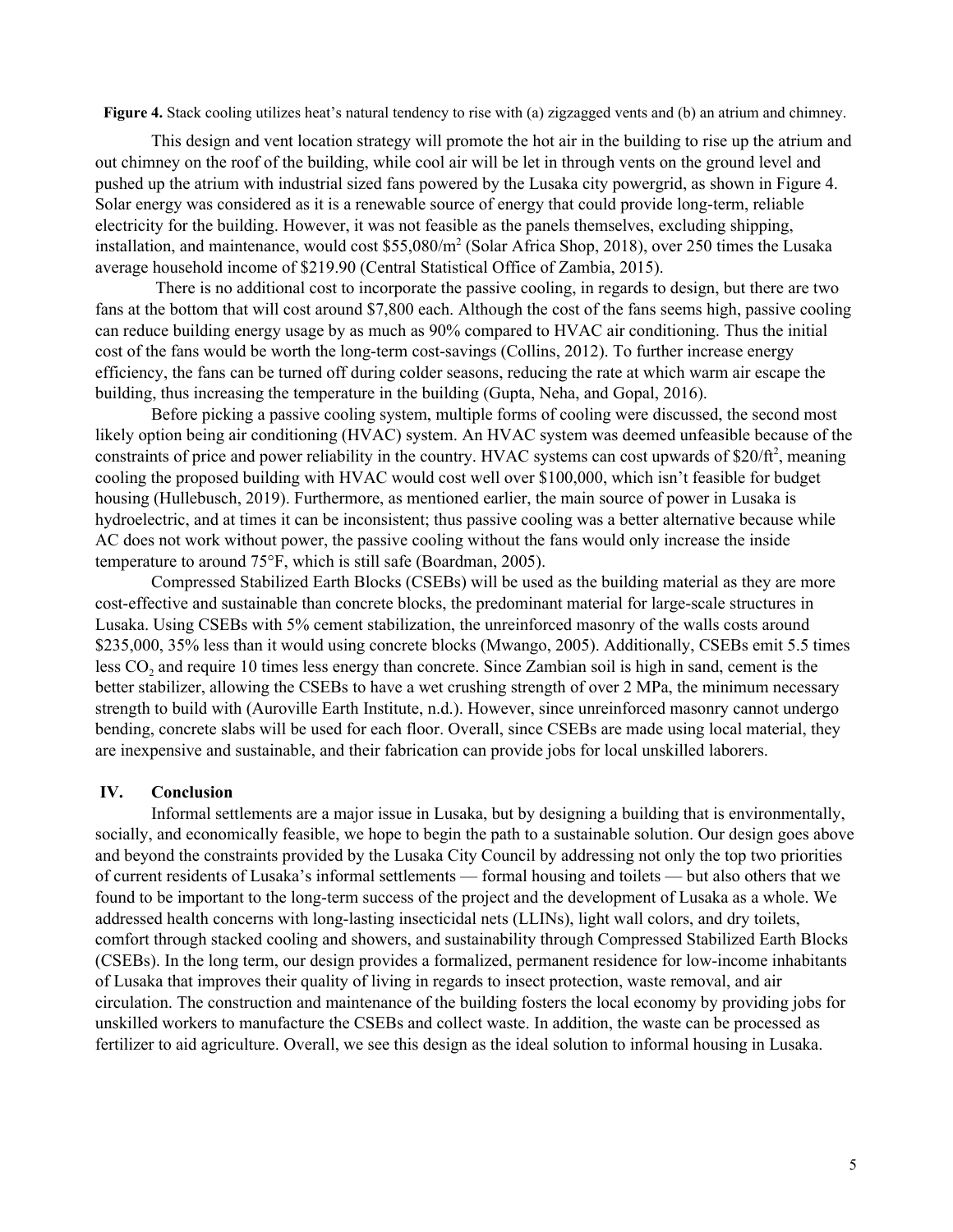#### References

- Auroville Earth Institute (n.d.). Compressed Stabilised Earth Block. Retrieved October 10, 2019, from http://www.earth-auroville.com/compressed\_stabilised\_earth\_block\_en.php
- Baiche, B., Osmani, M., Hadjri, K., & Chifunda, C. (2008). Attitudes towards earth construction in the developing world: a case study from Zambia. From *CIB W107 Construction in Developing World Countries International Symposium*. Trinidad & Tobago, W.I.

Big Fish Environmental. 2019. "Economics". Retrieved October 30, 2019, from https://www.bigfishenvironmental.com/process/economic-model/

- Boardman, Brenda. *40% House*. Environmental Change Institute, 2005.
- Center for Disease Control and Prevention (CDC). 2019, Jan 4. "Indoor Residual Spraying". Retrieved October 8, 2019 from https://www.cdc.gov/malaria/malaria\_worldwide/reduction/irs.html.
- Center for Disease Control and Prevention (CDC). 2019, Jan 4. "Insecticide-Treated Bed Nets". Retrieved October 8, 2019 from https://www.cdc.gov/malaria/malaria\_worldwide/reduction/itn.html
- Central Statistical Office of Zambia. 2015. "Population and Demography." Retrieved October 8, 2019 from http://zambia.opendataforafrica.org/uxwsoac/population-and-demography?tsId=1001280.
- Collins, T. (2012, June 1). Smart Energy Living June 2012. Retrieved from October 8, 2019 from http://smartenergyliving.org/templates/featurestories.cfm?inewsid=71.
- Community Organisation Resource Centre (CORC). 2016. "Enumeration Report: Lusaka Informal Settlement Pocket." Retrieved from www.westerncape.gov.za/files/hs-enumeration-study-wcg-ep-Lusaka-final.pdf.
- Engineering for Change. 2019. "Sanergy Fresh Life Toilet". Retrieved October 1, 2019 from https://www.engineeringforchange.org/solutions/product/sanergy-fresh-life-toilet/.
- Engineering for Change, 2019. "Change: Waterless Toilet". Retrieved October 1, 2019 from https://www.engineeringforchange.org/solutions/product/change-waterless-toilet/.
- Gupta, Neha, and Gopal N. Tiwari. "Review of Passive Heating/Cooling Systems of Buildings." *Wiley Online Library*, John Wiley & Sons, Ltd, 6 Oct. 2016, https://onlinelibrary.wiley.com/doi/abs/10.1002/ese3.129.
- Hullebusch, J. 2019, June 27. How to Estimate the Cost of an HVAC System for New Construction Projects. Retrieved October 8, 2019, from https://airfixture.com/blog/cost-of-an-hvac-system-for-newconstruction.
- International Association for Medical Advice to Travellers (IAMAT). "Zambia: Insect Bite Prevention". Retrieved October 2, 2019 from https://www.iamat.org/country/zambia/insect-bite-prevention#.

Ismail, M., Malek, A., Abdul R., & Abdul M. (2012). "Stack ventilation strategies in architectural context: A brief review of historical development, current trends and future possibilities." *International Journal of Research and Reviews in Applied Sciences*. 11.

Mwango, M.A. 2005. Formalising local building materials: Making a case for local clay blocks in Zambia. Retrieved from http://www.hdm.lth.se/fileadmin/hdm/alumni/papers/SDD\_2007\_242a/Mundashi\_ Mwango\_\_Zambia.pdf

- National League of Cities. 2019. "Number of Municipal Governments & Population Distribution". Retrieved October 30, 2019 from
- https://www.nlc.org/number-of-municipal-governments-population-distribution
- National Oceanic and Atmospheric Administration (NOAA). (2012). Lusaka International Airport Climate Normals 1961-1990. Retrieved October 4, 2019, from https://www.noaa.gov/.
- Ntuku, H.M., et. al. 2017. "Long-lasting insecticidal net (LLIN) ownership, use and cost of implementation after a mass distribution campaign in Kasaï Occidental Province, Democratic Republic of Congo." *Malar J*, *16(1):22.* Pubmed.gov. Retrieved from https://www.ncbi.nlm.nih.gov/pubmed/28068989.
- Sinyange, N., et. al. (2018). "Cholera Epidemic Lusaka, Zambia, October 2017–May 2018." *Morbidity and Mortality Weekly Report (MMWR)* 67(19):556–559. Center for Disease Control and Prevention. Retrieved from https://www.cdc.gov/mmwr/volumes/67/wr/mm6719a5.htm.